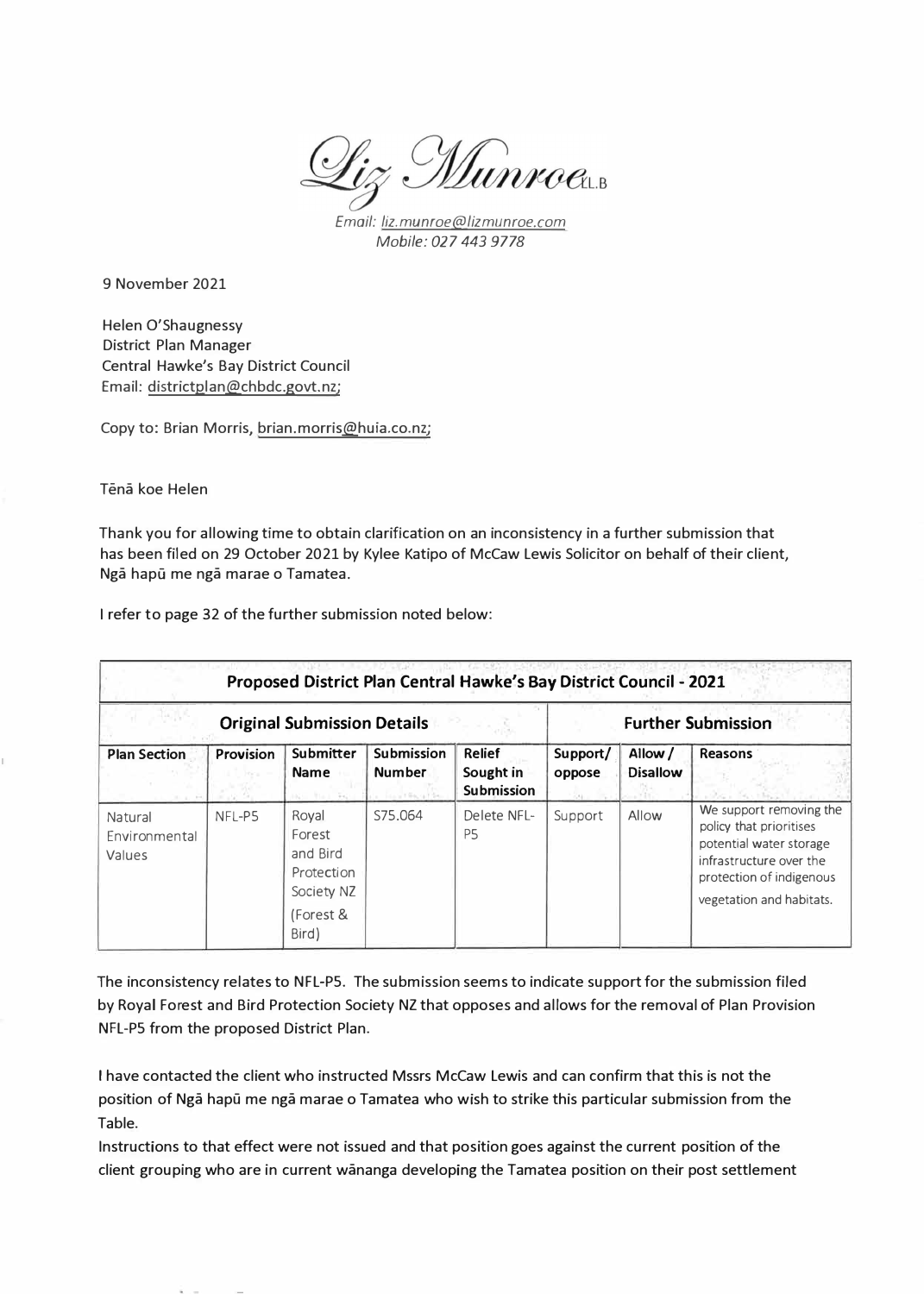aspirations for cultural, economic and social development This includes consideration of a large water security facility on the Mākāroro. A decision on this matter is not expected from Ngā hapū me ngā marae o Tamatea until early next year at the earliest.

In the interests of efficiency Mr Brian Morris has authorised me to write and advise you of this inconsistency. He will talk to the issue himself if required when making oral submissions on behalf of the Tamatea marae and hapu.

Thank you for allowing time for the clarification and wish this to be noted against the further submission of Nga hapu me nga marae o Tamatea.

Nga mihi Na

Liz Munroe Emai: liz.munroe@lizmunroe.nz; Mobile: 027 443 9778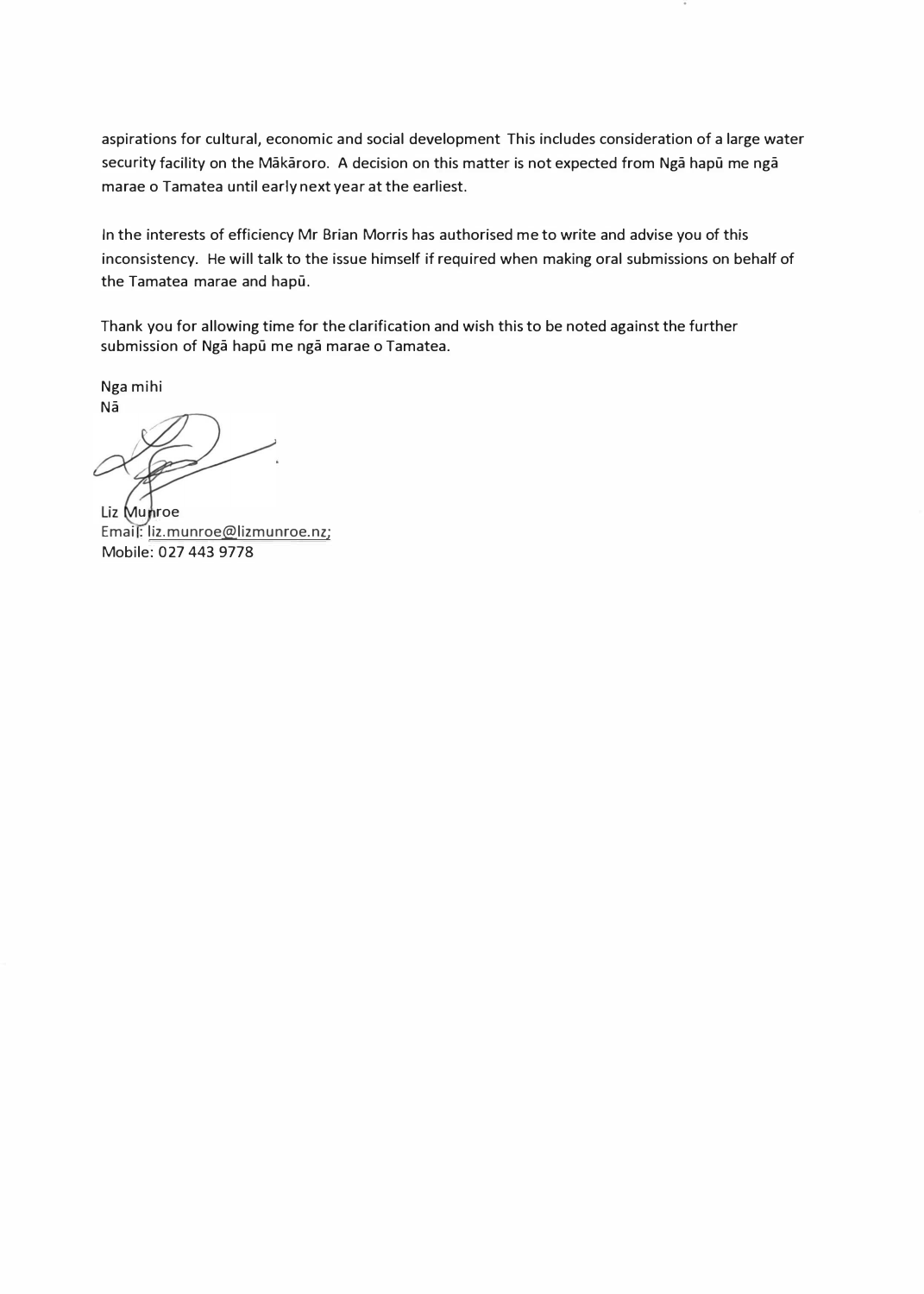



Further Submission Form In support of, or in opposition to, submission/s on the

Closing<br>date for further<br>submissions:<br>Friday 29 October<br>2021

## Central Hawkes District Proposed District Plan

Clause 8 of Schedule 1, Resource Management Act 1991

To submit electronically please go to: www.chbdc.govt.nz/districtplanreview

| 1. Further Submitter details: (mandatory information)                                                                                                                                                                                                                                                                                                                                                                                          |                                     |                          |  |  |  |  |  |
|------------------------------------------------------------------------------------------------------------------------------------------------------------------------------------------------------------------------------------------------------------------------------------------------------------------------------------------------------------------------------------------------------------------------------------------------|-------------------------------------|--------------------------|--|--|--|--|--|
| Full name of individual/organisation<br>making further submission:                                                                                                                                                                                                                                                                                                                                                                             | Ngã hapû me ngã marae o Tamatea     |                          |  |  |  |  |  |
| Contact person (if different from above):                                                                                                                                                                                                                                                                                                                                                                                                      | <b>Kylee Katipo</b>                 |                          |  |  |  |  |  |
| Email address for service:                                                                                                                                                                                                                                                                                                                                                                                                                     | kylee.katipo@mccawlewis.co.nz       |                          |  |  |  |  |  |
| Postal address for service:                                                                                                                                                                                                                                                                                                                                                                                                                    | PO Box 9348 Hamilton                |                          |  |  |  |  |  |
| Preferred method of contact:                                                                                                                                                                                                                                                                                                                                                                                                                   | $\blacktriangleright$ Email<br>Post | Postcode 3204            |  |  |  |  |  |
| Phone numbers:                                                                                                                                                                                                                                                                                                                                                                                                                                 | Daytime 07 958 7426                 | Mobile                   |  |  |  |  |  |
| 2. Eligibility to make a further submission: (for information on this section go to RMA Schedule 1, clause 8)                                                                                                                                                                                                                                                                                                                                  |                                     |                          |  |  |  |  |  |
| A person representing a relevant aspect of the public interest; In this case, also specify below<br>l am:<br>the grounds for saying that you come within this category; or<br>A person who has an interest in the proposal greater than the interest that the general public has.<br>In this case, also specify below the grounds for saying that you come within this category; or<br>My reasons for selecting the category ticked above are: |                                     |                          |  |  |  |  |  |
| Ngã hapū me ngã marae o Tamatea represent marae within the District.<br>3. Request to be heard at a hearing                                                                                                                                                                                                                                                                                                                                    |                                     |                          |  |  |  |  |  |
| Yes, I wish to be heard at the hearing in support of my further submission; or                                                                                                                                                                                                                                                                                                                                                                 |                                     |                          |  |  |  |  |  |
| No, I do not wish to be heard at the hearing in support of my further submission                                                                                                                                                                                                                                                                                                                                                               |                                     |                          |  |  |  |  |  |
| 4. Joint submission                                                                                                                                                                                                                                                                                                                                                                                                                            |                                     |                          |  |  |  |  |  |
| If others make a similar submission, I will consider presenting a joint case with them at the hearing $\Box$ Yes $\Box$ No                                                                                                                                                                                                                                                                                                                     |                                     |                          |  |  |  |  |  |
| 5. Joint submission                                                                                                                                                                                                                                                                                                                                                                                                                            |                                     |                          |  |  |  |  |  |
| I have filled in the table on the next page with details of my further submission.                                                                                                                                                                                                                                                                                                                                                             |                                     |                          |  |  |  |  |  |
| $\sqrt{1}$ I have added $\frac{36}{1}$<br>further pages/sheets that form part of my further submission.                                                                                                                                                                                                                                                                                                                                        |                                     |                          |  |  |  |  |  |
| I understand that I am responsible for serving a copy of my further submission on the original submitter(s) within<br>5 working days after it is served on Council.                                                                                                                                                                                                                                                                            |                                     |                          |  |  |  |  |  |
| 6. Joint submission (a signature is not required if you make your submission by electronic means)                                                                                                                                                                                                                                                                                                                                              |                                     |                          |  |  |  |  |  |
| Signature of further submitter (or person authorised to sign on their behalf)                                                                                                                                                                                                                                                                                                                                                                  |                                     |                          |  |  |  |  |  |
| Signature: (type name if submitting electronically)                                                                                                                                                                                                                                                                                                                                                                                            |                                     | Date:<br>29 October 2021 |  |  |  |  |  |